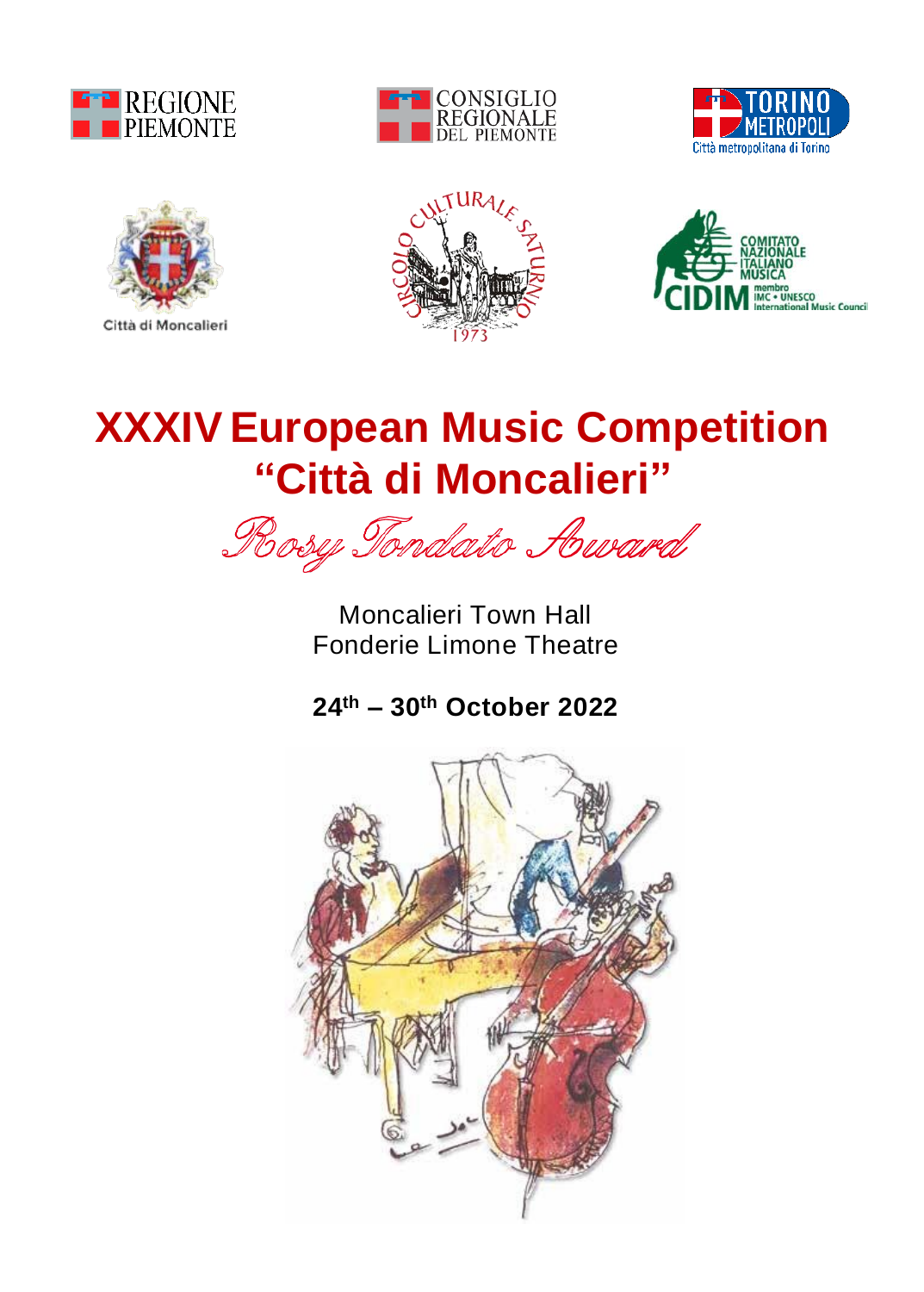The Circolo Culturale Saturnio, with the support of Regione Piemonte, Consiglio Regionale del Piemonte, Città Metropolitana di Torino, Comune di Moncalieri, CIDIM - Comitato Nazionale Italiano Musica in collaboration with Piatino Pianoforti, announces and org anizes the

## **XXXIV EUROPEAN MUSIC COMPETITION "Città di Moncalieri"** *Rosy Tondato Award*

- **1.** The Competition is open to young musicians of all nationalities with following sections: PIANO - SOLO STRINGS - GUITAR - CHAMBER ENSEMBLE - PIANO AND ORCHESTRA - VIOLIN AND ORCHESTRA
- **2.** The application form (available on website www.**moncalierimusiccompetition.com**) must be sent no later than **october 7th 2022**, by mail (**registration@saturnio.it**) or by paper mail to CIRCOLO CULTURALE SATURNIO - European Music Competition - Via Real Collegio, 20 – P.O. Box 215, 10024 MONCALIERI – ITALY, with registration fee payment proof, as per art. 4. Payment can be made by Paypal (by sending money to **registration@saturnio.it**), or checking account (SWIFT CODE: BPPIITRRXXX - IBAN: IT25R0760101000000011566106) or bank transfer on C/B IBAN IT 25 R 07601 01000 000011566106, with reason: registration XXXIVEuropean Music Competition "Città di Moncalieri", **specifying section and category**.

# **3. SECTIONS, CATEGORIES AND TRIALS Unless otherwise indicated, the programs are free to choose**

## **Section I - PIANO**

| Cat A | up to 8 years old        | maximum length 5 minutes                             |
|-------|--------------------------|------------------------------------------------------|
| Cat B | up to 11 years old       | maximum length 8 minutes                             |
| Cat C | up to 14 years old       | maximum length 10 minutes                            |
| Cat D | up to 16 years old       | maximum length 15 minutes                            |
| Cat E | up to 19 years old       | maximum length 20 minutes                            |
| Cat F | up to 23 years old       | PRELIMINARY TRIAL                                    |
|       |                          | One study and the first movement of classical Sonata |
|       |                          | FINAL TRIAL                                          |
|       |                          | maximum length 25 minutes                            |
|       | Cat G up to 35 years old | PRELIMINARY TRIAL                                    |
|       |                          | One study and the first movement of classical Sonata |
|       |                          | <b>FINAL TRIAL</b>                                   |
|       |                          | maximum length 30 minutes                            |

## **Section II - SOLO STRINGS**

|                            | Cat A up to 10 years old maximum length 5 minutes |  |  |  |  |
|----------------------------|---------------------------------------------------|--|--|--|--|
| Cat B up to 15 years old   | maximum length 10 minutes                         |  |  |  |  |
| Cat C up to 21 years old   | maximum length 20 minutes                         |  |  |  |  |
|                            | Cat D up to 35 years old PRELIMINARY TRIAL        |  |  |  |  |
|                            | One study and the first movement of Sonata        |  |  |  |  |
|                            | FINAL TRIAL                                       |  |  |  |  |
|                            | maximum length 30 minutes                         |  |  |  |  |
| <b>Section III- GUITAR</b> |                                                   |  |  |  |  |

|  | Cat A up to 13 years old maximum length 10 minutes |
|--|----------------------------------------------------|
|  | Cat B up to 16 years old maximum length 15 minutes |
|  | Cat C up to 21 years old maximum length 20 minutes |
|  | Cat D up to 35 years old maximum length 25 minutes |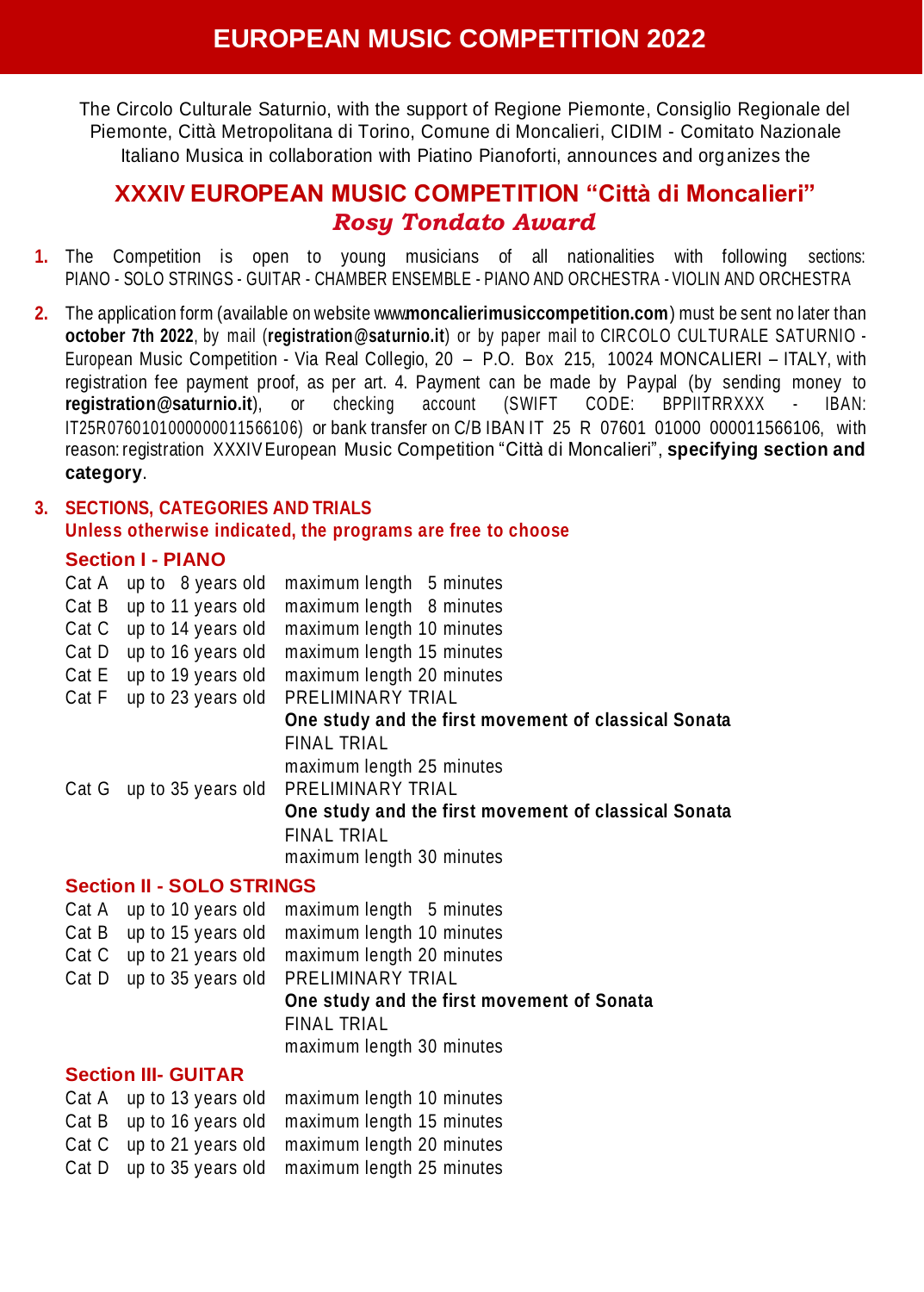### **Section IV – CHAMBER ENSEMBLE (from duo to Orchestra)**

Cat A up to 15 years old maximum length 10 minutes Cat B up to 20 years old maximum length 20 minutes Cat C up to 35 years old maximum length 30 minutes **In section IV, the age limit is the Ensemble average age**

### **Section V - PIANO AND ORCHESTRA, VIOLIN AND ORCHESTRA**

Cat A up to 16 years old Cat B up to 35 years old **Program for both categories** PRELIMINARY TRIAL (with accompanist pianist) One of the following Concertos Piano W. A. Mozart K 413, K 414, K 415, K 449, K 271 J. S. Bach BWV 1052, BWV 1056<br>F. J. Havdn HOB XVIII/11 n. 11 HOB XVIII/11 n. 11 Violin W. A. Mozart K 211, K 216, K 218, K 219 J. S. Bach BWV 1041, BWV 1042 FINAL TRIAL (in a concert with Orchestra)

One movement, chosen by the Jury, from the concert played in the preliminary trial

#### **4. REGISTRATION FEES (value €)**

| Section I   | Cat A/B/C | 55.00  | Cat D | 70.00 | Cat F/G | 85.00 |       |       |
|-------------|-----------|--------|-------|-------|---------|-------|-------|-------|
| Section II  | Cat A     | 55.00  | Cat B | 65.00 | Cat C   | 75.00 | Cat D | 85.00 |
| Section III | Cat A     | 55.00  | Cat B | 65.00 | Cat C   | 75.00 | Cat D | 85.00 |
| Section IV  | Cat A     | 75.00  | Cat B | 85.00 | Cat C   | 95.00 |       |       |
| Section V   | Cat A/B   | 100.00 |       |       |         |       |       |       |

**All participant will receive the digital video recording of their performance via WeTransfer.**

## **5. ACCOMPANIST PIANIST**

Participants who need the accompanist pianist must send, together with the application form, the scores and an extra € 60 fee

- **6.** Identity document must be presented in the secretariat at the time of registration and a copy of the performed pieces must be presented to the secretariat before the beginning of each audition
- **7.** The Jury will be formed by conservatory's and hochschule's directors and professors, concert players, journalists
- **8.** For each participant, the assessment of the Jury whichis unappealable will be expressed in hundreths FIRST PRIZE are those between 95/100<sup>th</sup> and 100/100<sup>th</sup> SECOND PRIZE between 90/100<sup>th</sup> and 94/100<sup>th</sup> THIRD PRIZE between 85/100<sup>th</sup> and 89/100<sup>th</sup> MERIT DIPLOM between 80/100<sup>th</sup> and 84/100<sup>th</sup>
- **9.** Winners are required to participate in the prize-giving concert otherwise their prize will be withdrawn. In case of radio/TV recording, competitors cannot ask for any reward or payment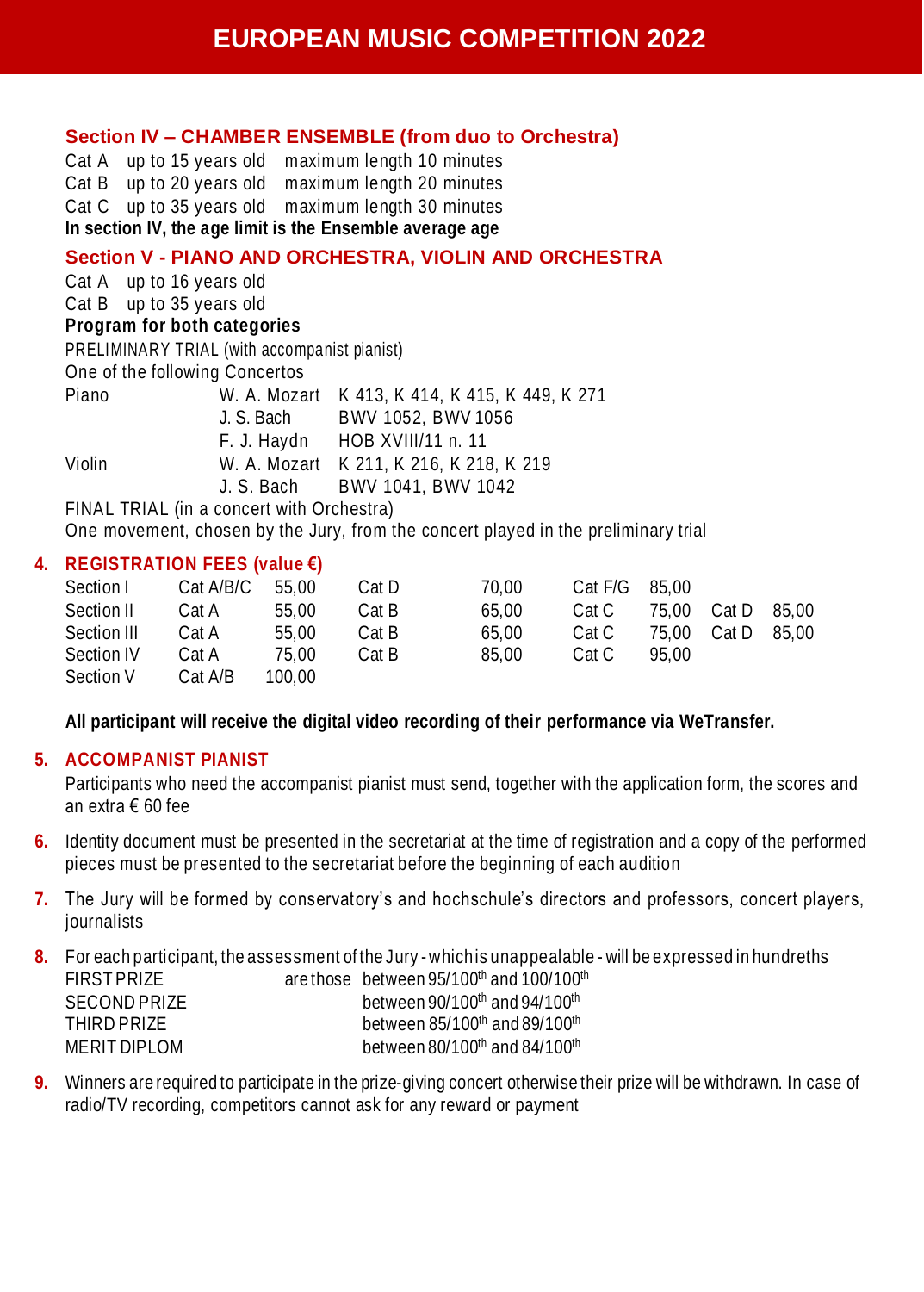**10.** Participants will be admitted to the trials in alphabetical order

## **11. PRIZES (value €)**

The First Prize absolute winners will be awarded the following scholarships , gross of tax of 30% **Section I (Piano)**

|                                  | Cat A € 100,00                       |  | Cat B $\in$ 150.00      |  | Cat C € 200.00     | Cat D | € 300.00 |  |  |
|----------------------------------|--------------------------------------|--|-------------------------|--|--------------------|-------|----------|--|--|
|                                  | Cat E $€ 350.00$                     |  | Cat F € 400.00          |  | Cat G $€ 500.00$   |       |          |  |  |
| <b>Section II (Solo strings)</b> |                                      |  |                         |  |                    |       |          |  |  |
|                                  | Cat A $\in$ 150.00                   |  | Cat B $\in$ 200.00      |  | Cat C € 400.00     | Cat D | € 500.00 |  |  |
|                                  | <b>Section III (Guitar)</b>          |  |                         |  |                    |       |          |  |  |
|                                  | Cat A $\in$ 150,00                   |  | Cat B € 200.00          |  | Cat C € 400.00     | Cat D | € 500.00 |  |  |
|                                  | <b>Section IV (Chamber Ensemble)</b> |  |                         |  |                    |       |          |  |  |
|                                  | Cat A $\in$ 400.00                   |  | Cat B $\epsilon$ 500.00 |  | Cat C $\in$ 600.00 |       |          |  |  |
|                                  | Section V (Soloists with Orchestra)  |  |                         |  |                    |       |          |  |  |
|                                  | Cat A $\in$ 400.00                   |  | Cat B $\epsilon$ 600.00 |  |                    |       |          |  |  |

## *Rosy Tondato Award* **€ 1000,00 TO THE BEST SCORE IN SECTION I (PIANO)**

(net of tax of 30%)

• The absolute winner in all categories will be awarded <sup>a</sup> Cup and <sup>a</sup> certificate reporting classification and score. The other prize winners will receive a Plate and a certificate reporting classification and score. All participants will receive a participation Certificate

**8 Concerts in Moncalieri** duringthe Festival **"Rassegna Saturnio 2022/2023"** and **5 Concerts** offered by **Alba Music Festival**

**Associazione Musicale "G.B. Pergolesi" - Vallecrosia (Imperia) Associazione Musicale "Pasquale Anfossi" – Genova Associazione"Orchestra SinfonicadiSavona" Associazione "Antidogma Musica" - Torino**

## **12. TEACHER'S PRIZE**

The Teacher who will propose the highest number of prize winners will be awarded an honour Certificate and the opportunity to become a member of the Jury of the next EMC

## **13. PROTECTION OF PERSONAL DATA**

Pursuant to Article 13, paragraph 1, of Legislative Decree 30 June 2003 No. 196 "Code regarding personal data" and pursuant to art. 13 of EU Regulation 2016/679 (GDPR), and gives its consent to the processing of your personal data also sent with IT tools for purposes related to ancillary activities to the relationship between the parties, as well as for sending information material that may concern also initiatives and / or events organized by the association. The data will be processed both with the aid of computer systems and on paper, observing the security obligations set out in art. 31. The data will not be disclosed by the association to third parties and will be managed in databases by data processors appointed by the association. The data controller is the association at whose offices the interested party can consult complete information and exercise the rights referred to in art. 7 of Legislative Decree 196/2003. With the signature at the bottom of the online registration form or via email, the candidate certifies his consent to the processing of data for the purposes specified above, as well as to the sending also by email and / or text message and to the dissemination of data and images through the association's proprietary channels (such as website and social network)

**14.** The organization of the competition does not assume any responsibility for any risks of damages, of any kind, to persons or property during the event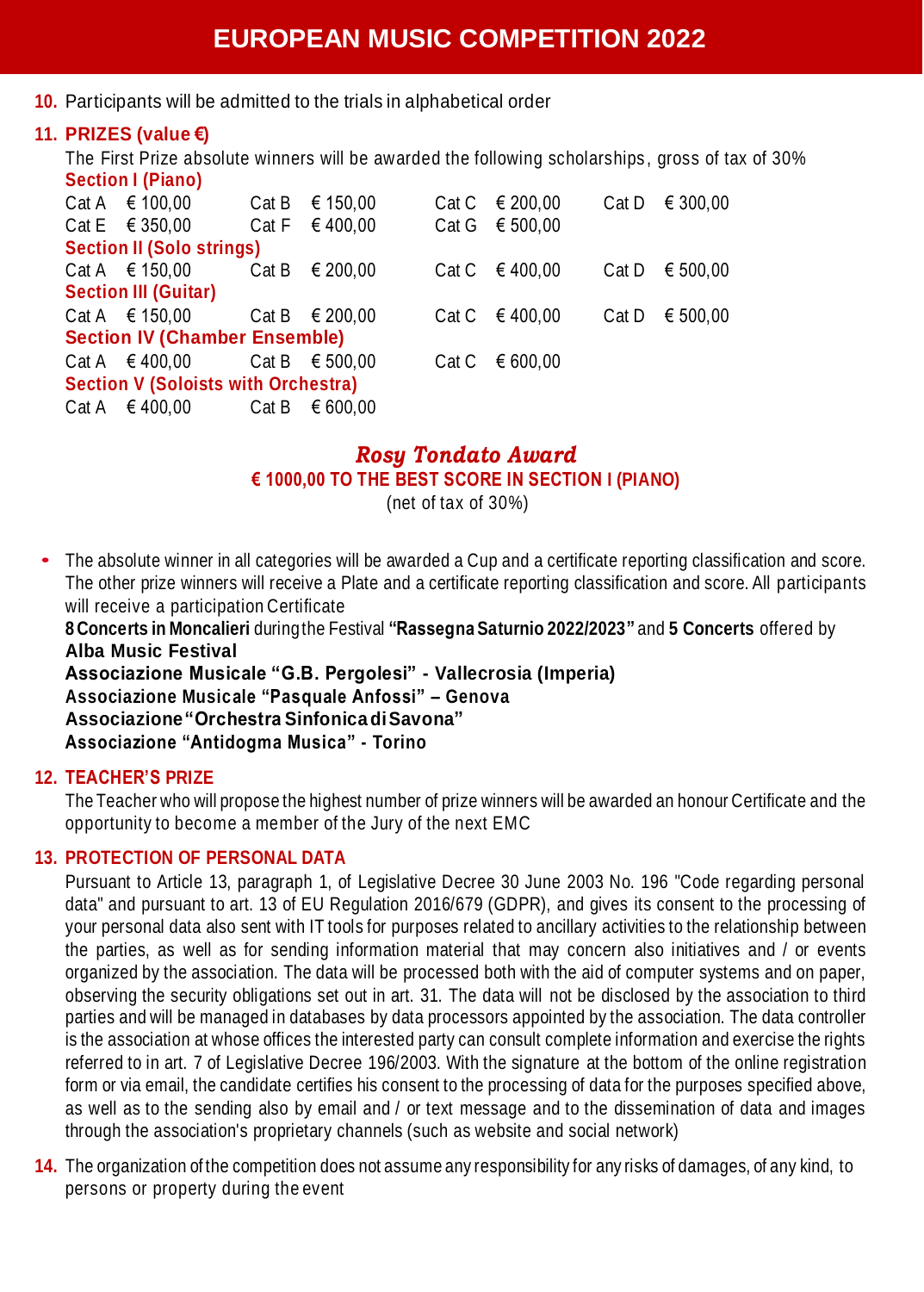## HOW TO GET

## MONCALIERI TOWER HALL PIAZZA VITTORIO EMANUELE II, 10024 MONCALIERI (TO) – ITALIA

Google Maps Position: <https://goo.gl/maps/FSDkFvsi53kt53dh9>

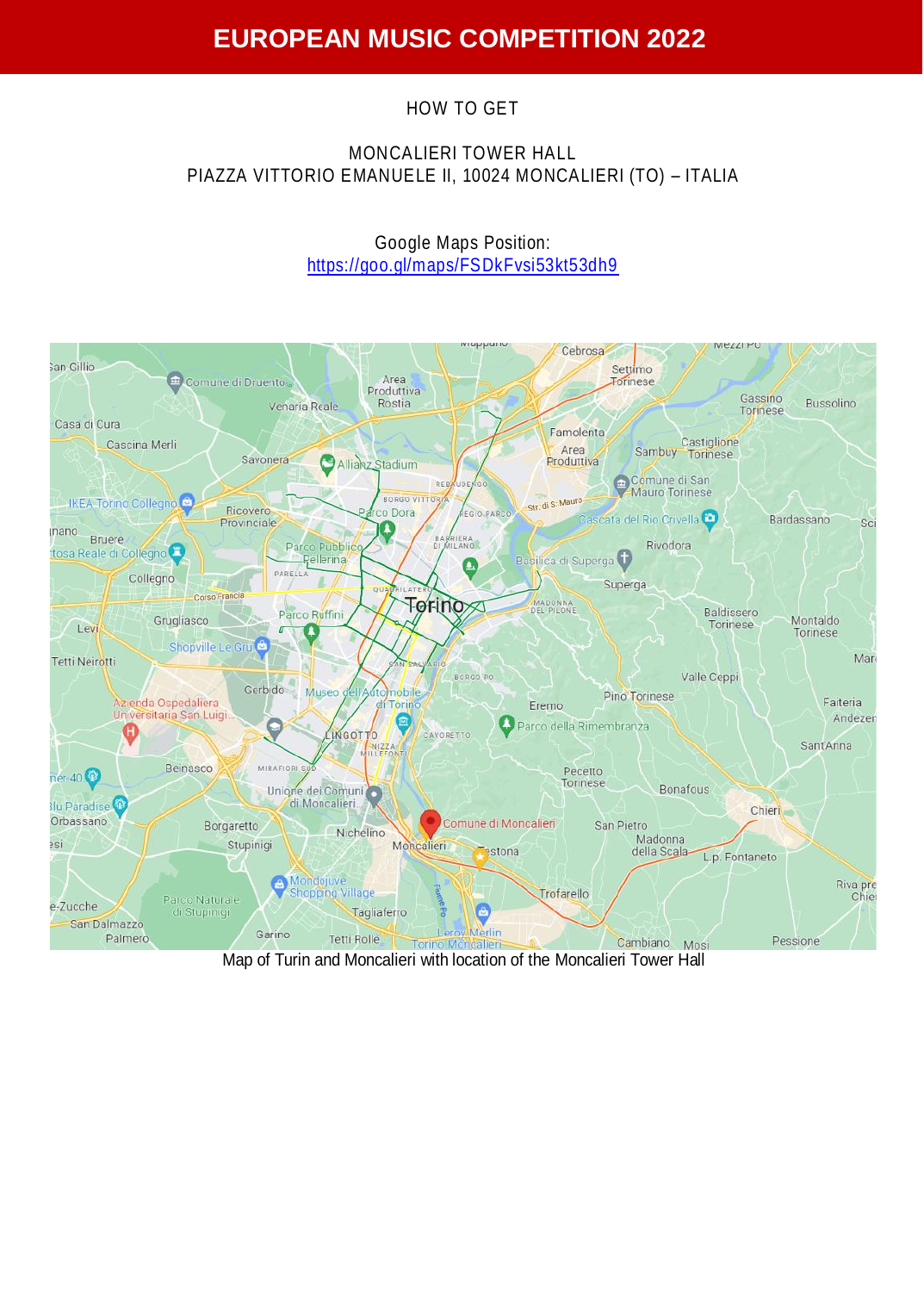# **EUROPEAN MUSIC COMPETITION 2022**



Piazza Vittorio Emanuele II, 10024 Moncalieri (TO) – ITALIA



Moncalieri Tower Hall and map of center of Moncalieri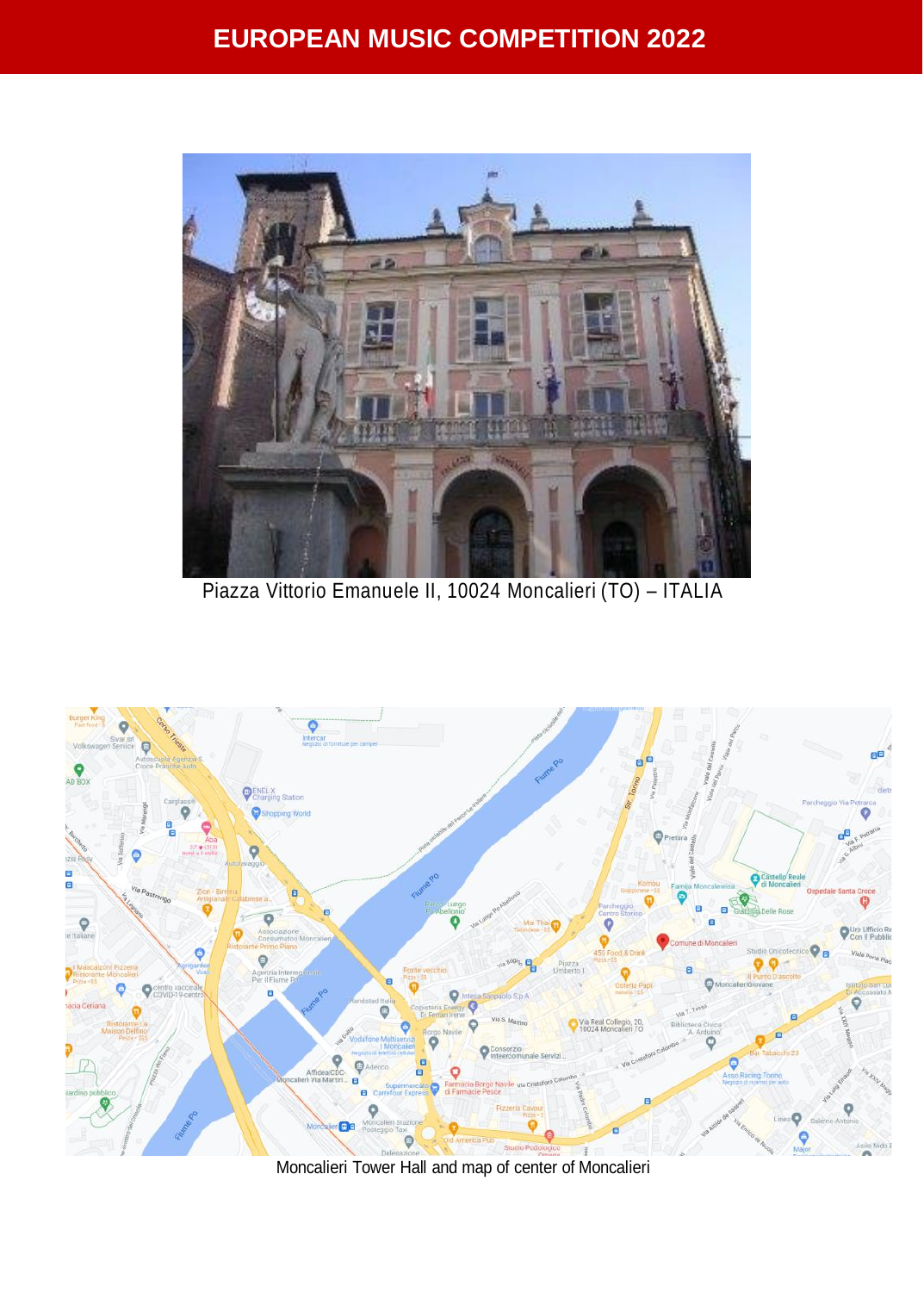## **EUROPEAN MUSIC COMPETITION 2022**



Aba Hotel - Via Villafranca, 5, Moncalieri (TO) – ITALIA

How to get to HOTEL ABA from the Moncalieri Tower Hall